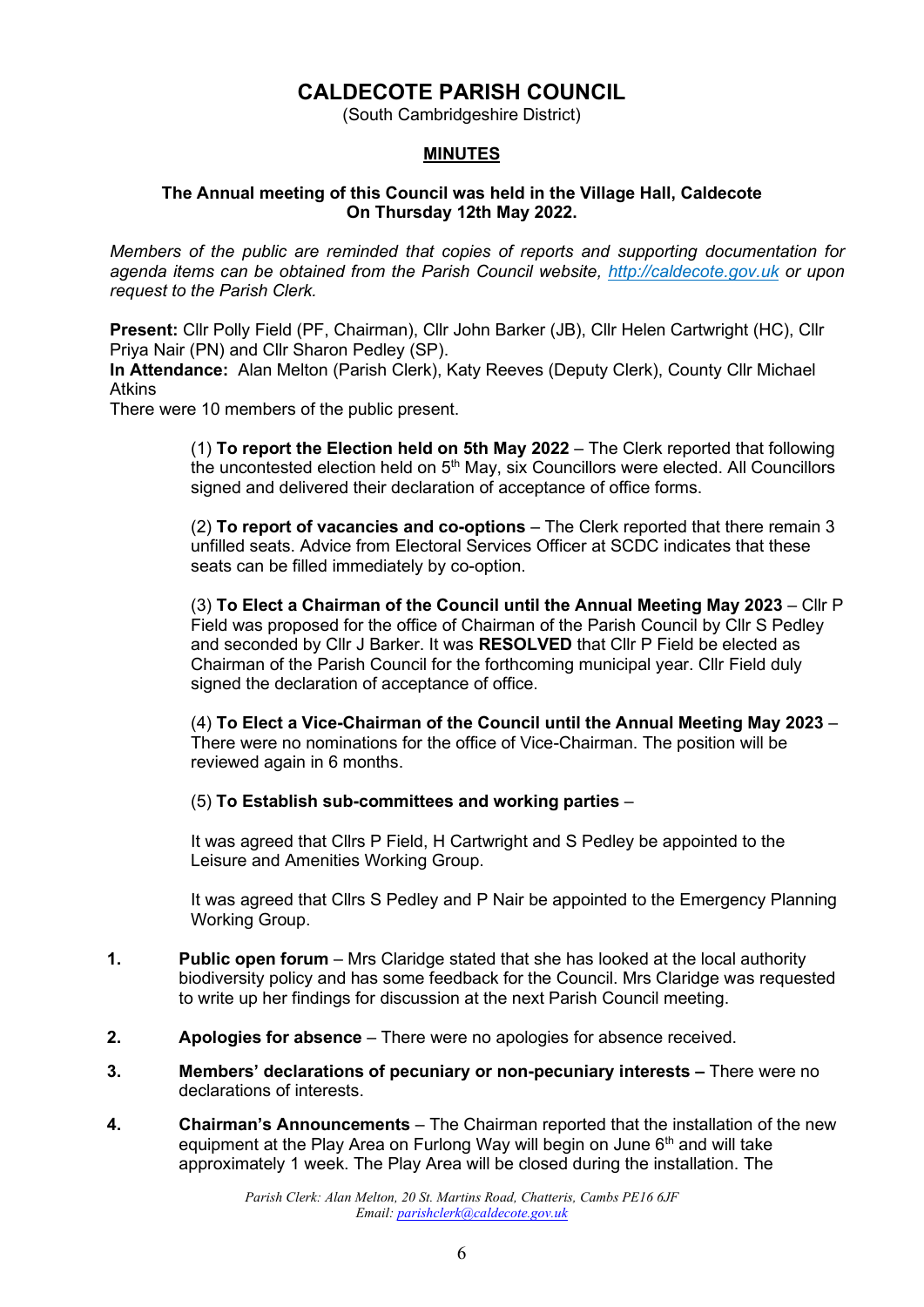Chairman further reported that the roof of the Pavilion has now been repaired and that the cricket season has begun.

**5. Minutes of the last Meeting** – The minutes of the Council meeting held on 21st April 2022 were approved as a correct record and duly signed by Cllr P Field.

#### **6. Actions**

- **Individuals for Awards**  The Chairman reported that a list of nominations for special awards has been put together and that the awards will be presented at the Jubilee picnic.
- **Update on Speed Monitoring**  The Clerk reported that he and Cllr J Barker will be arranging a meeting to discuss the plans. The Chairman noted that speed monitoring signs are now up in Dry Drayton, Bourn and Hardwick.
- **Cricket Fees**  It was agreed that external cricket teams will pay a fee of £25 (in addition to the pitch fees of £125) for use of or access to the meeting room and kitchen. Proposed HC, seconded SP.

### **7. Planning Applications**

• **[22/01562/HFUL:](https://applications.greatercambridgeplanning.org/online-applications/PLAN/22/01562/HFUL)** Single storey rear extension to house and extension to garage to create double garage and home office, At 115B Highfields Road, Highfields, Caldecote

It was **RESOLVED** to make no objection to the application (proposed SP, seconded HC).

• **[22/02113/PRIOR](https://applications.greatercambridgeplanning.org/online-applications/PLAN/22/02113/PRIOR)**: Change of use from Office (Use Class B1) to dwellinghouse (Use class C3). At Network House St Neots Road Caldecote Cambridge Cambridgeshire CB23 8AY

It was **RESOLVED** to make no objection to the application (proposed SP, seconded HC).

**8. Land aside 115, Highfields Road, Caldecote.** To consider correspondence – The Clerk reported that the Council has received correspondence from many residents concerned about reports of development on the above site and requesting that the Parish Council intervene to prevent the loss of the footpath. Members of the public in attendance were given permission to speak and one resident noted that several properties are reported to have a right of easement across the land noted in their own deeds. The Parish Council agreed that they would support the maintenance of the footpath if consulted on any future planning applications and suggested that residents consider contacting the Land Registry to get the rights of easement registered if they are not already recorded. The Chairman further recommended discussion with District Councillor Tumi Hawkins, who has responsibility for biodiversity.

### **9. Financial Reports –**

• **Summary of receipts and payments**. A report on the on current budget vs. expenditure dated 3rd May 2022 was received and approved.

• **Bank Reconciliation**. The bank reconciliation dated 25<sup>th</sup> April 2022 was received and approved.

• **Accounts for payment**. The schedule of payments (attached) was received. It was **RESOLVED** that the payment of bills, as well as the payment of a late-arriving invoice for Pavilion roof repairs of £1020, be approved.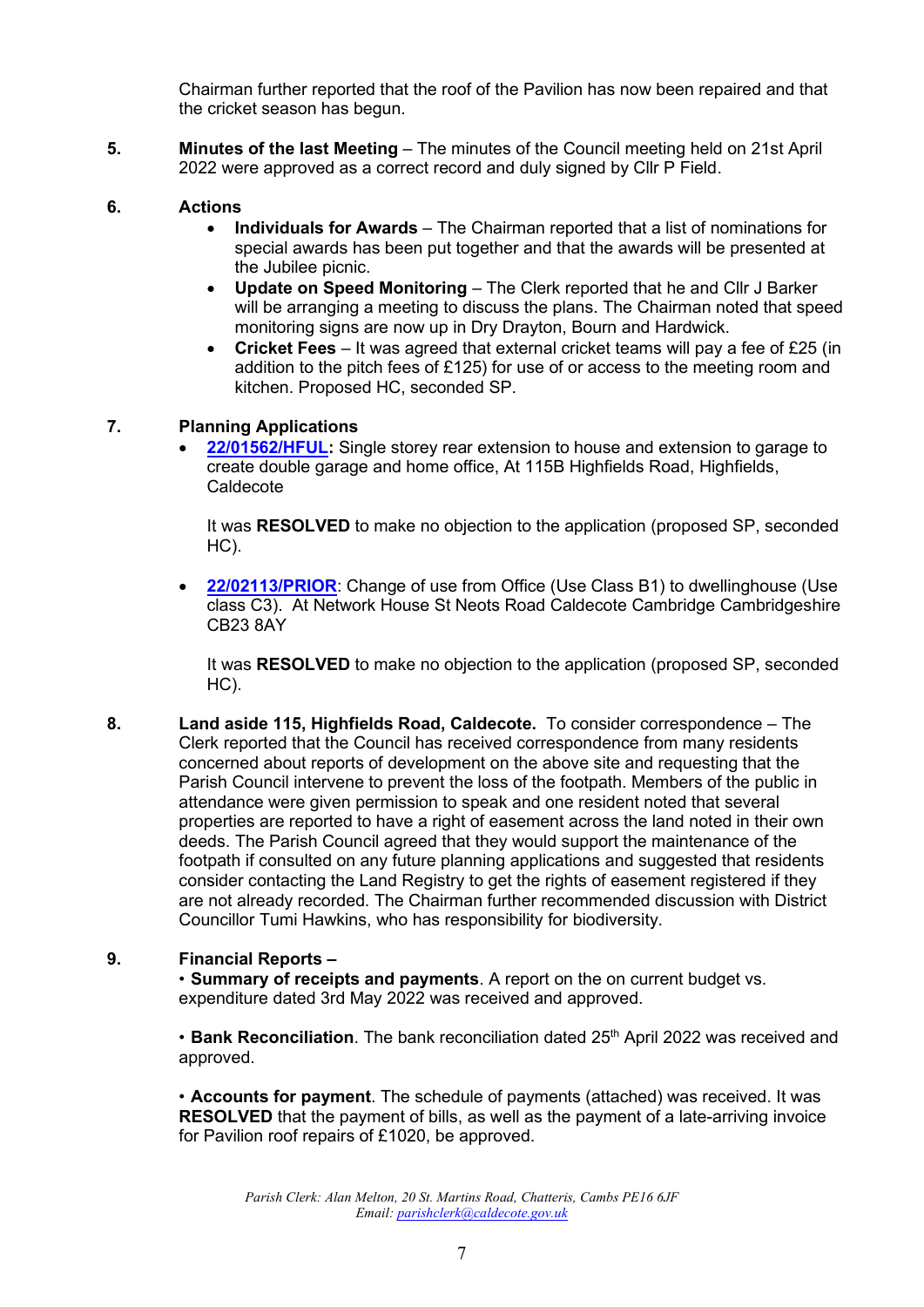It was further **RESOLVED** that former Councillor J Lang be removed from the list of signatories for the Unity Trust bank account and that Cllr Helen Cartwright be added to the list of signatories.

- **10. The Queen's Platinum Jubilee (to consider grant applications)** It was **RESOLVED** that an application for a donation of up to £1000 towards the event be approved (proposed HC, seconded SP).
- **11. ROSPA** report It was noted that the annual playground inspection reports have been received. These will be circulated.
- **12. Flood Resilience Day** The Clerk reported that a request to hold a flood resilience day has been received from the County Council. It was agreed that a suitable date and venue will be sought.
- **13. Correspondence** The Clerk reported that surplus supplies from COVID test centres have been offered by the District Council and that he has applied for gazebos and first aid kits.

The Clerk reported on correspondence from the East West Rail Local Representatives Group, advising of the upcoming second meeting of the group. It was agreed that Cllr N Pritchard would continue as the representative of the Parish Council and that Cllr P Nair would also be interested in attending.

The Clerk reported on correspondence from the County Council Highways Department requesting feedback on a survey about the service provided by Local Highways Officers.

The Clerk reported on correspondence from a representative of Linden Homes requesting a meeting with the Parish Council to discuss their amended planning application. It was agreed that they will be asked to present to a specially convened Parish Council meeting (Proposed HC, seconded SP).

The Clerk reported that the next Caldecote Liaison meeting will take place on 18<sup>th</sup> May 2022 and that Cllr P Field will attend.

#### **14. Dates and times of the next meeting –**Thursday 9th June 2022 at 7.00pm in the Pavilion

**The Meeting Closed at 9.15 pm**

| Signed: |  |
|---------|--|
| Dated:  |  |